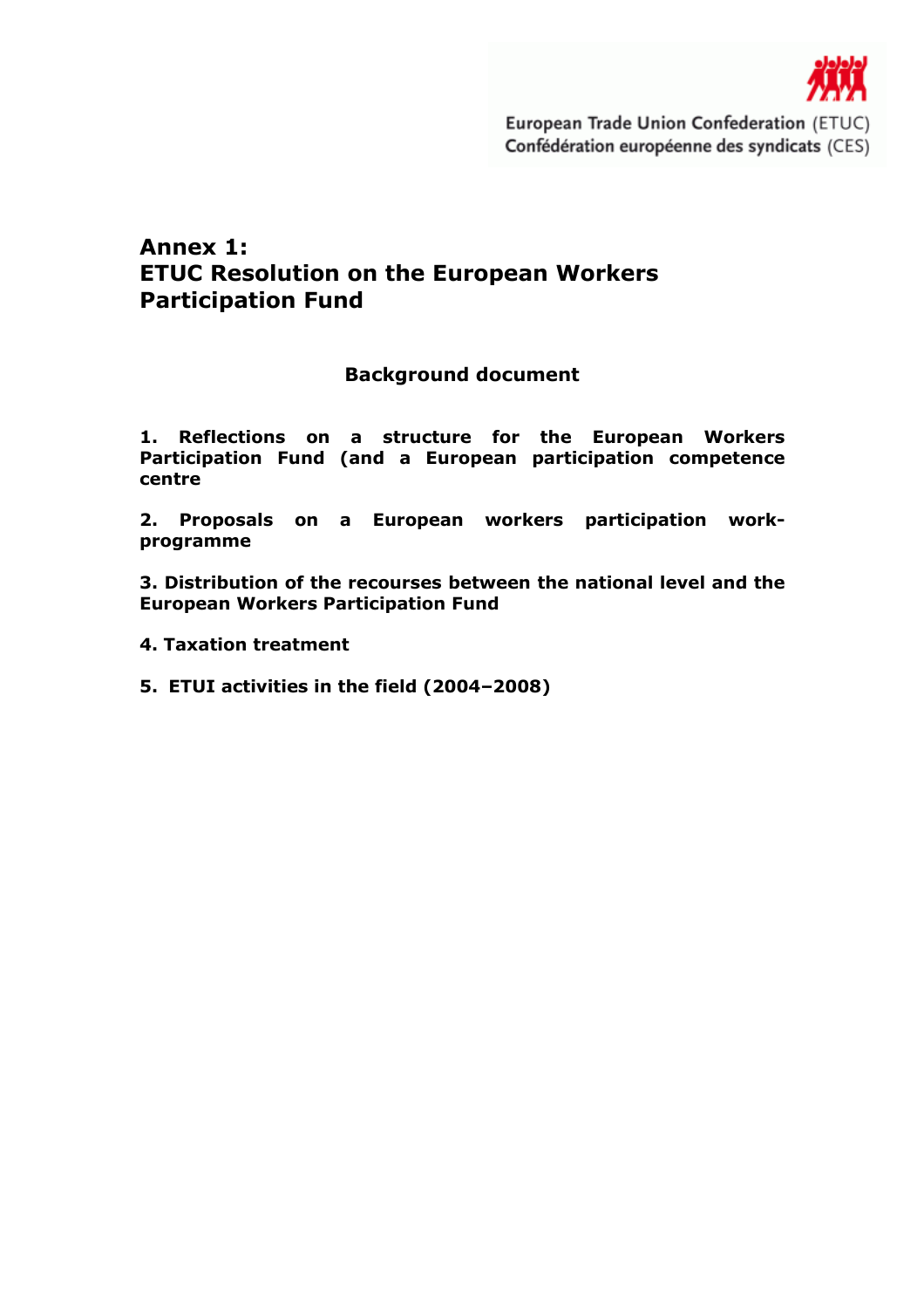### 1. Reflections on a structure for the European workers participation Fund and a European participation competence centre

The ETUC executive committee has approved the principle of transferring, to the ETUI, part of the net remuneration that SE employee board level representatives receive. The remuneration transferred should serve to support the employee board-level representatives and more generally to promote the concept of workers participation.

ETUI has been identified as the receiver of the funds for two main reasons:

- 1. The ETUI has a proven track record on the subject (see work program 2006 through 2008);
- 2. the ETUI can provide the European added value which is vital in order to be able to function in a European environment.

The structure put in place within the ETUI should be able to guarantee a very high degree of transparency and accountability to the contributors and at the same time also monitor and assure that contributions due are paid. Even more importantly the structure should be able to provide the required support and expertise in a very flexible manner. Furthermore the structure should be able to handle large variations in the contributions.

The proposed structure and functioning is depicted in Figure 1 . Figure 1 foresees a structure based on the proposal that:

- the contributions will be transferred to a specific bank account at the ETUI,
- that a proposal for a specific work program will be drawn up by the ETUI,
- that the "board of trustees" is an advisory committee commenting on and approving the proposed work program financed by the European workers participation fund (EWPF work programme).

This structure has been chosen for the reason that it does not imply a change in the statutory functioning of the ETUI and it mimics the current functioning of the ETUI, while at the same time clearly identifying the income and expenditure of the transferred fees.

The final approval of the EWPF work programme will continue to follow the existing ETUI structure, namely directors committee, ETUC management committee and finally ETUC executive committee.

In order to clearly identify and manage the contributions, a staff member of the ETUI administration and finance will be selected in order to manage and report on this issue to the board of trustees. The staff member will be responsible for: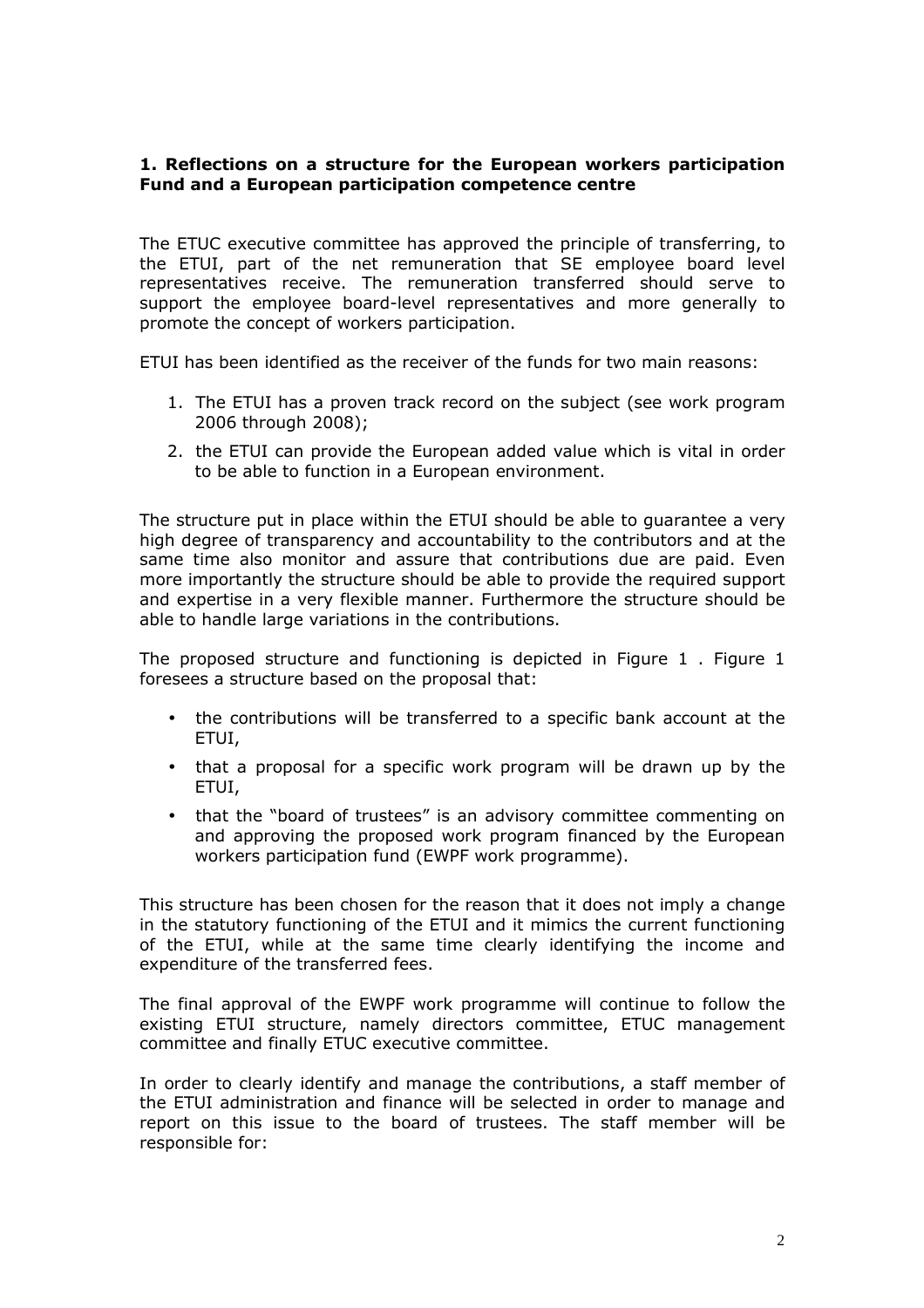- Assuring transparency and accountability for the contributions
	- o Monitoring the presence of trade-union members of SE boards (will get information from the research departments database and network)
	- o Help to organise fiscal advice for transferral of contributions
	- o Check contributions are made
	- o Provide a list of contributors and amounts
- Give a full account of spending according to the work programme agreed upon by the advisory committee
- Tracking and administration of activities decided upon by the "board of trustees".
- Work in close cooperation with the workers participation competence centre.

As concerns the carrying out of the activities decided upon by the board of trustees, two channels are foreseen. The first and most important is to build on the expertise already established within the ETUI. The suggestion is to create a cluster across the three departments (see Figure 1) called the ETUI European Workers Participation Competence Centre (for proposal of activities see later). Many of activities and projects that seem of relevance to support SE employee board level representatives are already being carried out at the ETUI, e.g. training courses, monitoring of EU level legislation and transposition, creation of SEs. However there will probably be specific circumstances where demands of a more administrative or urgent nature such as translations of documents, fiscal and legal advice - cannot be dealt with directly by the ETUI, in this case the secretariat will make direct requests to outside expertise and build up expert networks that can respond to these specific requests.



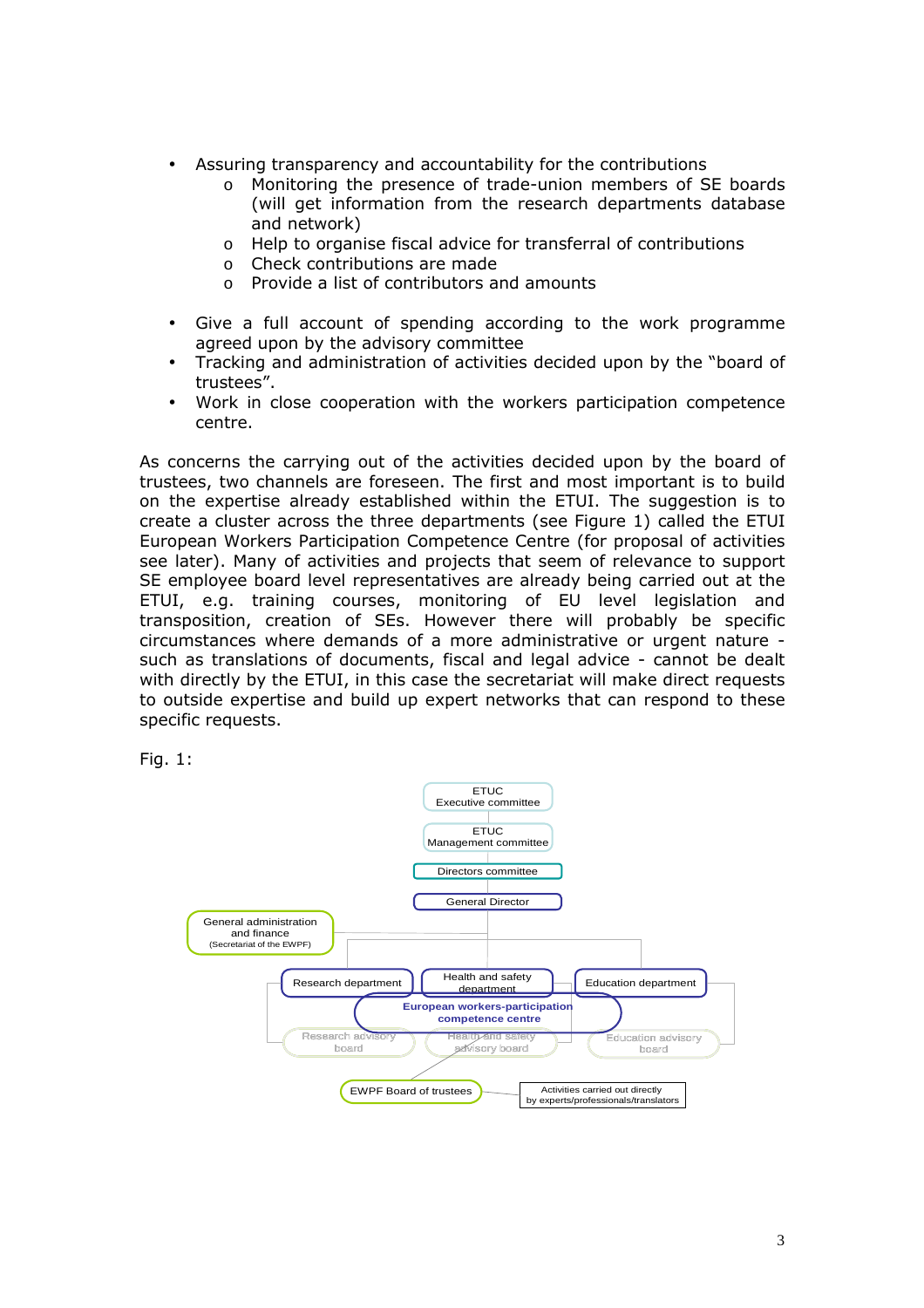The proposed structure has the advantage of providing a clear structure within the ETUI to the outside world with a clearly identified contact person in the ETUI administration as well as a clearly identified cluster working on relevant issues (European Workers Participation Competence Centre). A further advantage is that the funds coming from the EWPF will be supported by the structural funding of the ETUI, i.e. the funding from the European communities.

The functioning and quality of the outcome from the EWPF will be evaluated after the first period (2009-2011) and discussed with the board of trustees. The evaluation and discussions will give indications as to how to take the initiative further.

### 2. Proposals on a European workers participation work-programme

Based on the rich experience and accumulated competence the ETUI already has gathered in the field of workers participation (see annexe 1) a crossdepartmental cluster will be set up with a clear mandate to carry out and run special activities under the umbrella of the European Workers Participation Competence Centre. In this respect the ETUI will allocate own means and personnel equipped with the required skills and competences to carry out the approved work programme.

The main aim of the work programme should be to support the workers representatives in the European Company (SE) boardrooms. This support can be summarised as follows:

- Organising seminars and training to enable European workers' representatives on supervisory boards and administrative boards, as well as on SE works councils and European works councils, to obtain qualifications and competences;
- Advisory services and setting up of European advisory networks (for legal, social, economic themes, analysis of accounts, profit and loss calculations, job and health protection, gender mainstreaming);
- Research and expertise on the practice and further development of worker participation in Europe;
- Documentation and analysis of proven practices, recording of agreements;
- Publication of brochures, handbooks.

Furthermore, an annual meeting of SE–employee board level representatives is key in favouring exchange of experience.

A first proposal for activities to be carried by the ETUI in 2009 can be found below:

• 3.-6.2.2009: Seminar "A European dimension to the training of employee board-level representatives" in Runö/Sweden: directors of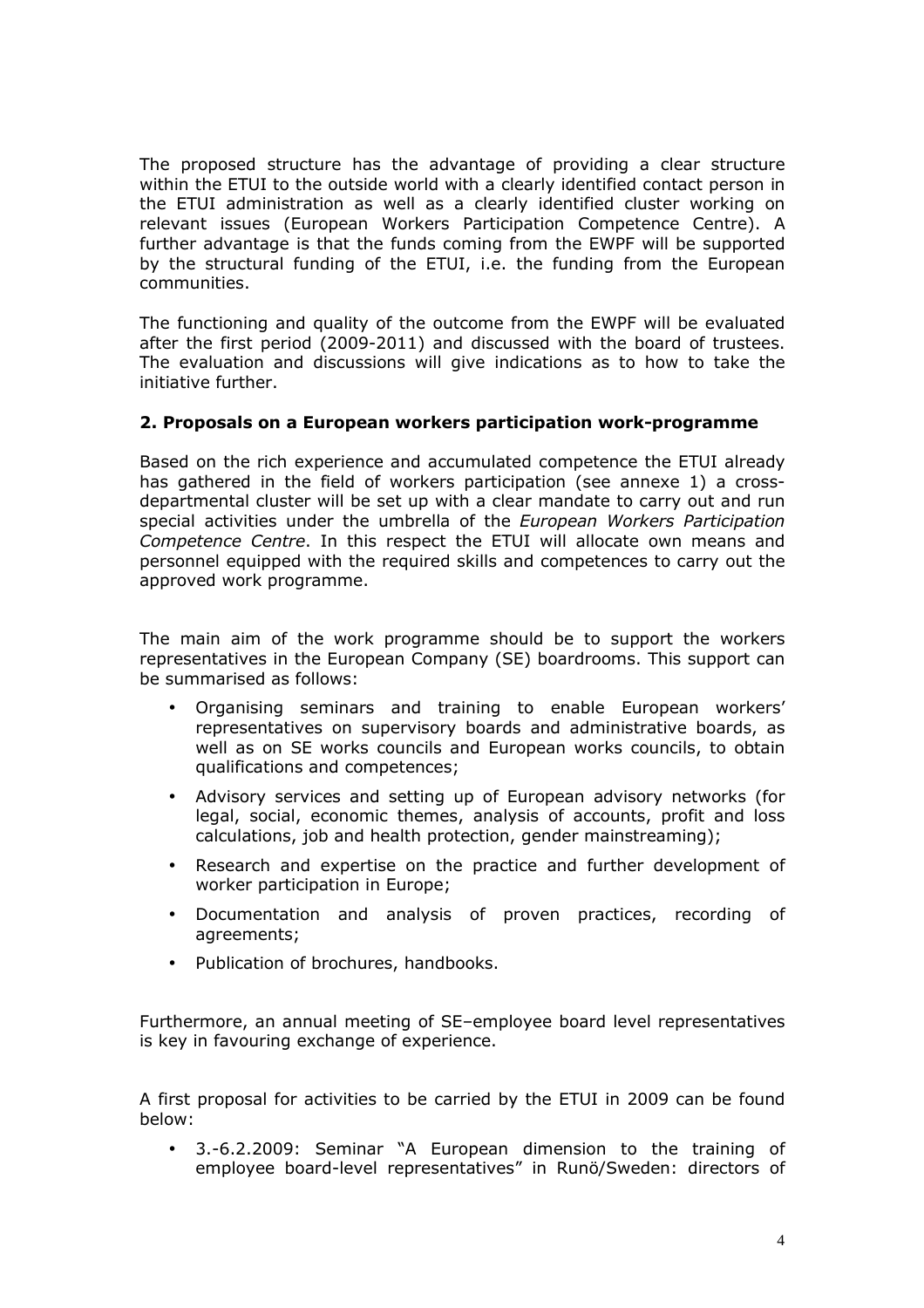trade union related institutes and training departments (like Hans-Böckler-Foundation, IFAM Austria, PTK-skolan) are invited to discuss a common working program and to design modules and appropriate methods for training. Possible outcome: creation of a network agreement on the division of tasks and clarifying the support and expertise of ETUI to implementing the European dimension of training programs organised by the involved institutions.

- June 2009: Annual meeting of SE- board level representatives of workers in order to exchange experiences, discuss a common topic and for presenting and discussing the work program of the European workers participation work programme.
- Meeting with the European Industry Federations in order to identify topics appropriate to operate under the scope of the competence centre; e.g. development of commonly organized pilot seminars for board level representatives and EWC members on issues such as on how to influence company and industrial policy in selected branches or sectors.
- October 2009: Topical pilot seminar for SE board members on "European Corporate Governance and CSR and its links to a future concept of European Sustainable Company".
- Production of a booklet presenting the European workers participation competence centre.
- Re-editing the existing SE booklet (basic material) in EN and in DE and translating it into French.
- Development of intercultural training courses on learning from each other, based on information on national industrial relation systems (the basic material is already exists : the CD produced by SDA, ETUI and ETUC – in four languages - and the website section on national industrial relations).
- Completing the web service www.worker-participation.eu by an information and interactive exchange desk, mainly to create a pool of contacts, special knowledge and language capacities (based also on already existing tools used by the Education department).
- On requests, support training of SE works councils (like already conducted for Allianz, STRABAG, BASF) and EWCs potentially concerned by a SE foundation.
- Continuation with advice and expert activities and prepare a map of typical problems in order to clarify and to classify future activities needed in this field (e.g. Who should do what?).
- Initiating a study on "The conditions and practices of board member insurance and directors' liability in EU member states".
- Analysis of SE agreements concerning training for trade union advisers in different countries in order to prepare a special seminar in 2010 addressed to this particular target group.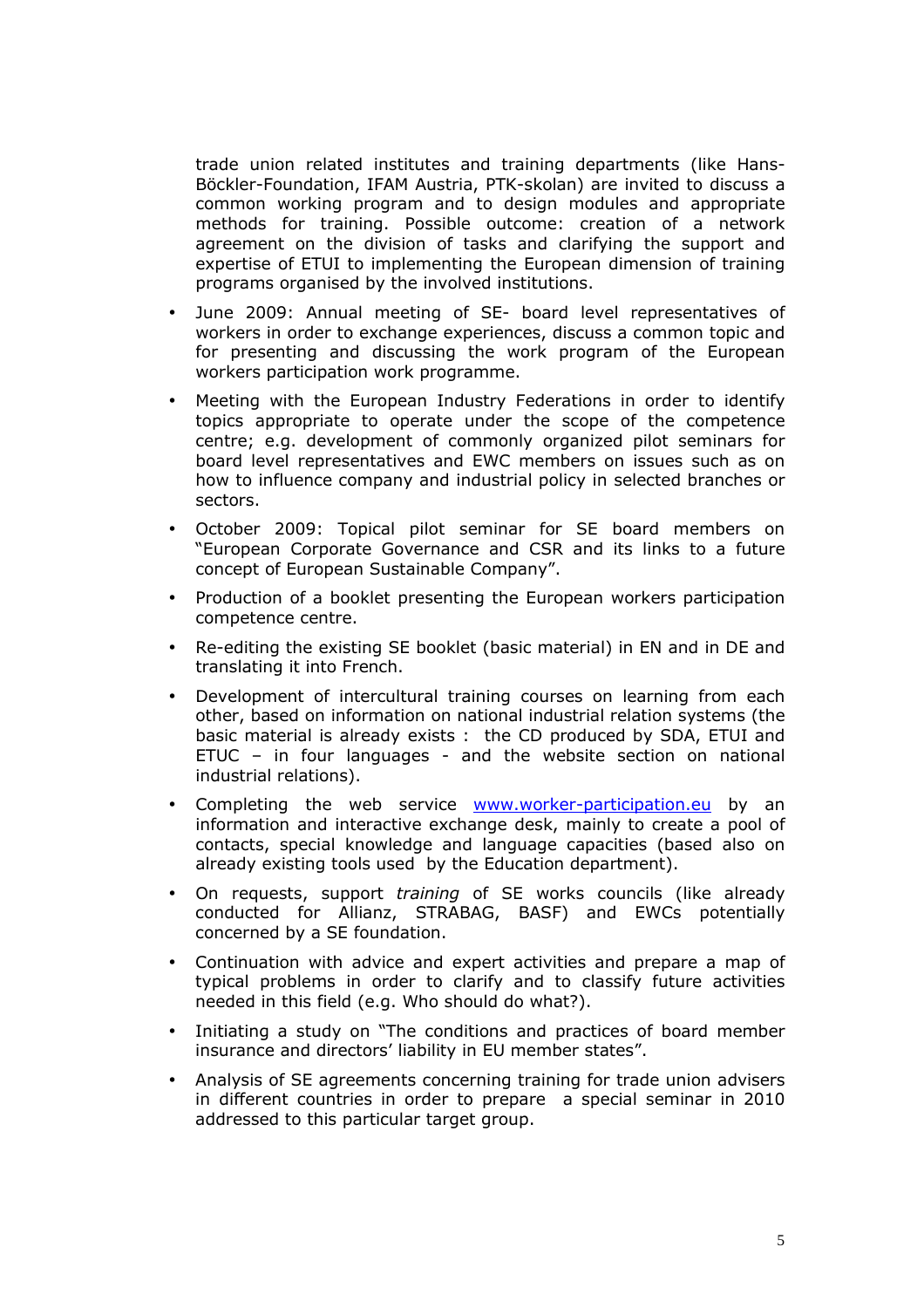The number of activities that can be carried out will of course depend on the level of funding coming from the EWPF.

#### 3. Distribution of resources between the national level and the European Workers Participation Fund in the ETUI

The suggested (partial) transfer of supervisory board remuneration recommends that 50% of the transferred amount be given to the European Workers Participation Fund (EWPF) at the ETUI and 50% remains with the member organisation. In the discussion about the transfer rule some trade unions suggested limiting the amount to the ETUI to one third.

The ETUC secretariat recommends sticking with the original suggestion. The workers' representatives on the boards of SEs represent all the workforce of the company. As the number of workers representatives is limited, there is no guarantee that employees from all countries where the company is active will be represented. At the same time, the representatives have the mandate to represent the interests of all employees. The resources available on the grounds of the transfer rule should be used for activities and exercises which will benefit all employees.

Accordingly, a European usage of the resources is guaranteed in the description of the EWPF's activity. The work benefits all the workforce and should serve to promote worker participation and co-determination.

The resources which remain with the trade unions at national level (50 %) should also be used for work that is relevant to the safeguarding the transnational work of the board or of the works council of the SE. At the same time they should aim for close cooperation with the ETUI and the European industry federations. The aim is not to use the resources merely for local or national activities.

Fig. 2



**4 member states are not represented on the Supervisory Board. But – Supervisory Board represents all employees.**

**Conclusion: The part of the remuneration transferred to the national level should be utilised for activities at European level.**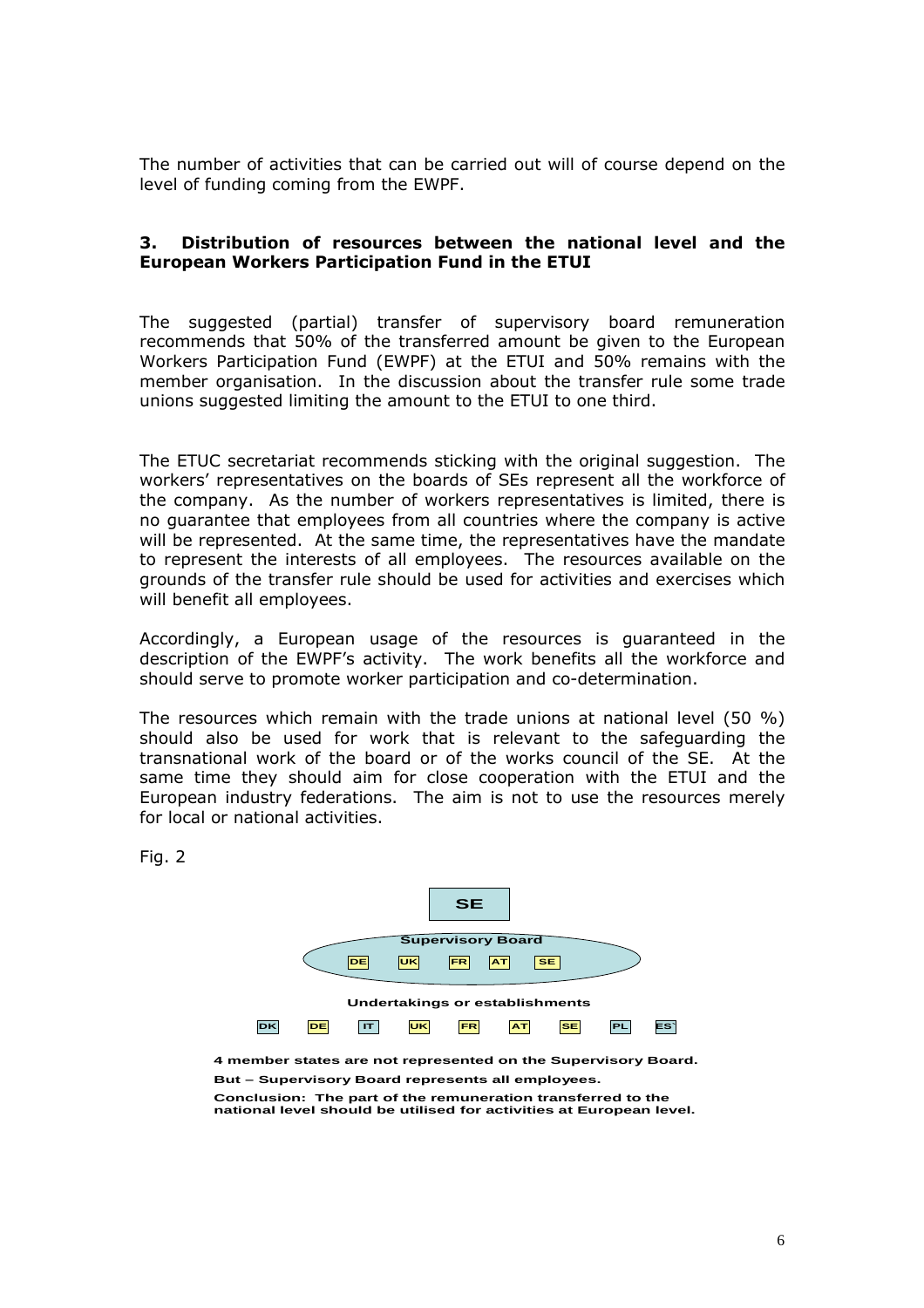### 4. Taxation treatment

For the establishment and the administration of the Fund, the taxation questions are of crucial importance. The objective is to transfer (part of) the remuneration of the members of the boards of European Companies (SE) to the ETUI under the most favourable tax conditions.

The proposed formula looks as follows:

| European     | <b>Board Member</b> | Trade<br>Union<br>T.U.<br>or                          | <b>ETUI</b> |
|--------------|---------------------|-------------------------------------------------------|-------------|
| Company      |                     | institution<br>(Foundation,                           | <b>EWPF</b> |
|              |                     | educational institution)                              |             |
| Euro<br>XX.  | - Minus income tax  | 10 % of remuneration less<br>$\overline{\phantom{0}}$ | 50<br>per   |
| remuneration | $(if$ any)          | than or equal to 3500                                 | cent of     |
|              |                     | euro/year                                             | this        |
|              |                     | 90% of remuneration over                              | total       |
|              |                     | 3500 euro                                             | amount      |

The income-tax regulations for remunerations are different from country to country. Therefore it will be necessary to explore in each country concerned the tax rules which apply. The secretariat of the European Workers Participation Fund together with a tax expert and, if necessary, an international accounting expert, will assist the national trade union organisations concerned in clarifying the tax status of the remunerations. Main questions to be examined at national level:

- 1. Does the board member receive remuneration? What is the gross amount?
- 2. Is the board member paid as employee or as self employed?
- 3. Has the company to deduct "at source" an income tax (withholding tax) or is the remuneration not taxed at source or not taxed at all?
- 4. Is there a difference in tax-treatment between national- and foreign board members? Does a double taxation agreement in those cases exists (between Belgium and the country concerned)
- 5. Under which (cumulative) conditions (part of) the remuneration can be transferred by the board member to the national trade union or trade union institution without further taxation?

Examples:

o recognised as deductible professional costs;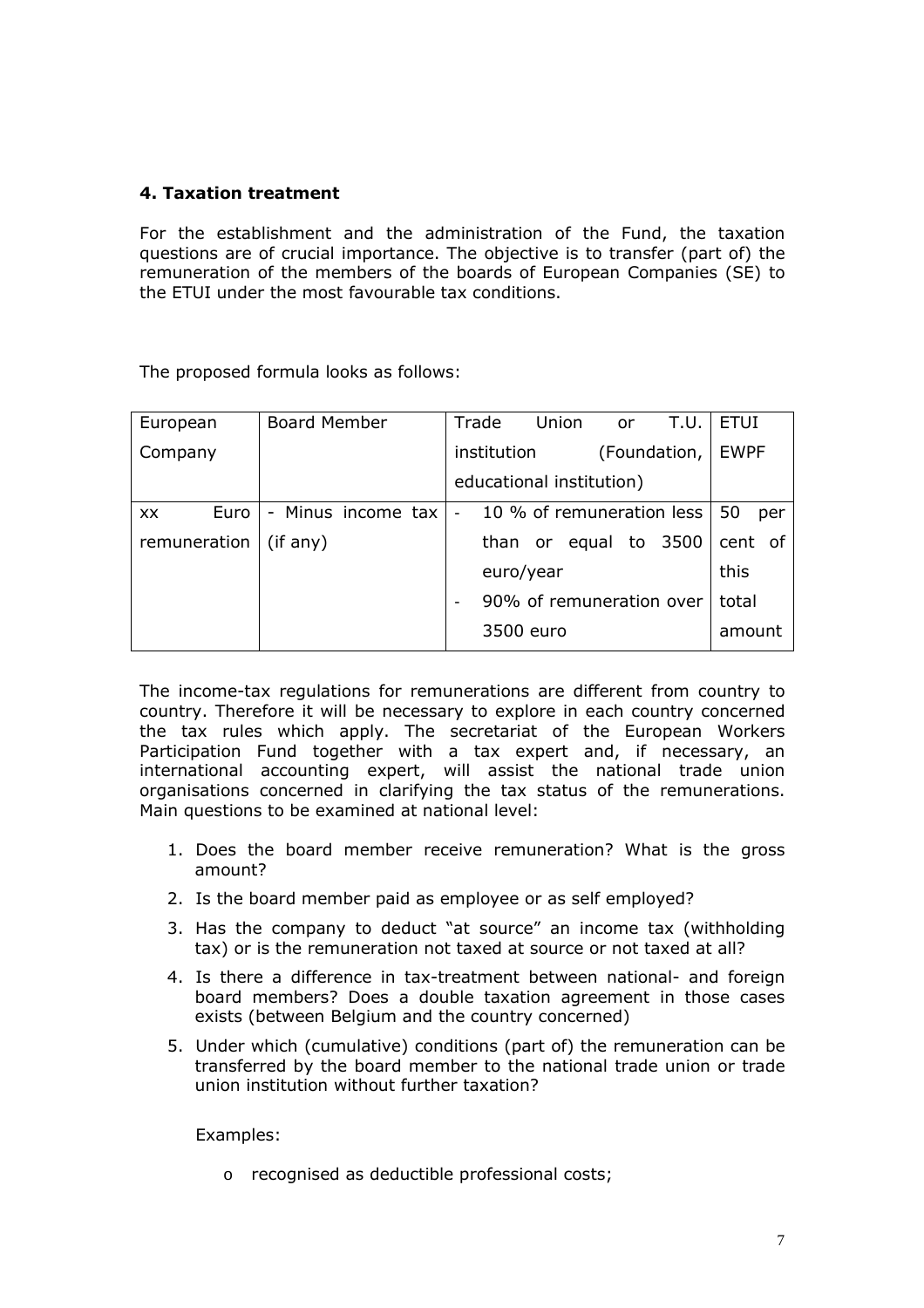- o the transfer takes place to a non profit organisation or foundation of public interest;
- o there is a legal basis or a ruling has been obtained from the national tax authorities in the residence country of the board member.

The transfer has to be proved in any case. In order to receive a tax exemption usually an ex-ante written commitment towards the national trade unions to transfer (part of) the remuneration is necessary. This must be given in advance of the nomination for the board.

The transfer of the remuneration from a national trade union to the ETUI should not raise any tax problem (see confirmation from the Belgium Minister of Justice to the ETUI from 16 September 2008 in the annex 2). This transfer could be categorised as a membership fee or could be allocated on the basis of a research, training projects or joint activities.

## 5. Liability

In EU member states there are different rules on liability for supervisory or governing board members. As a rule the employer will take out comprehensive insurance. Due to the considerable national differences, a European rule is not practical. Insofar as national liability agreements exist, comprehensive solutions must be found with the responsible trade unions.

### 6. ETUI activities in the fields of board level representation (2004-2008)

ETUI is well prepared for expanding activities in this new field due to its past experience in numerous relevant activities and projects. They were conducted within the annual working programs of ETUI and have focussed mainly on:

- Providing *basic material* on SE and worker participation systems throughout Europe presented on www.worker-participation.eu, collected and compiled by the experts of the SEEUROPE network encompassing members from all EU- and EEA- Member States;
- Developing and running special courses for EWCs and SE-works councils, see http://www.etui.org/education/Courses/2008- 2009/(offset)/15;
- Developing proper methods for further education meant to be appropriate to the needs of this special target group (by education department and research project "worker participation 2030", experiencing with the future scenario method").
- Gathering and analysing *EWC- and SE-agreements*, see www.ewcdb.org and SE fact sheets on www.worker-participation.eu;
- Having carried out three special pilot seminars on the issue on "Trade union education for board level representatives in different EU-MS" (June 2007) TU education seminar report on the Web, "Making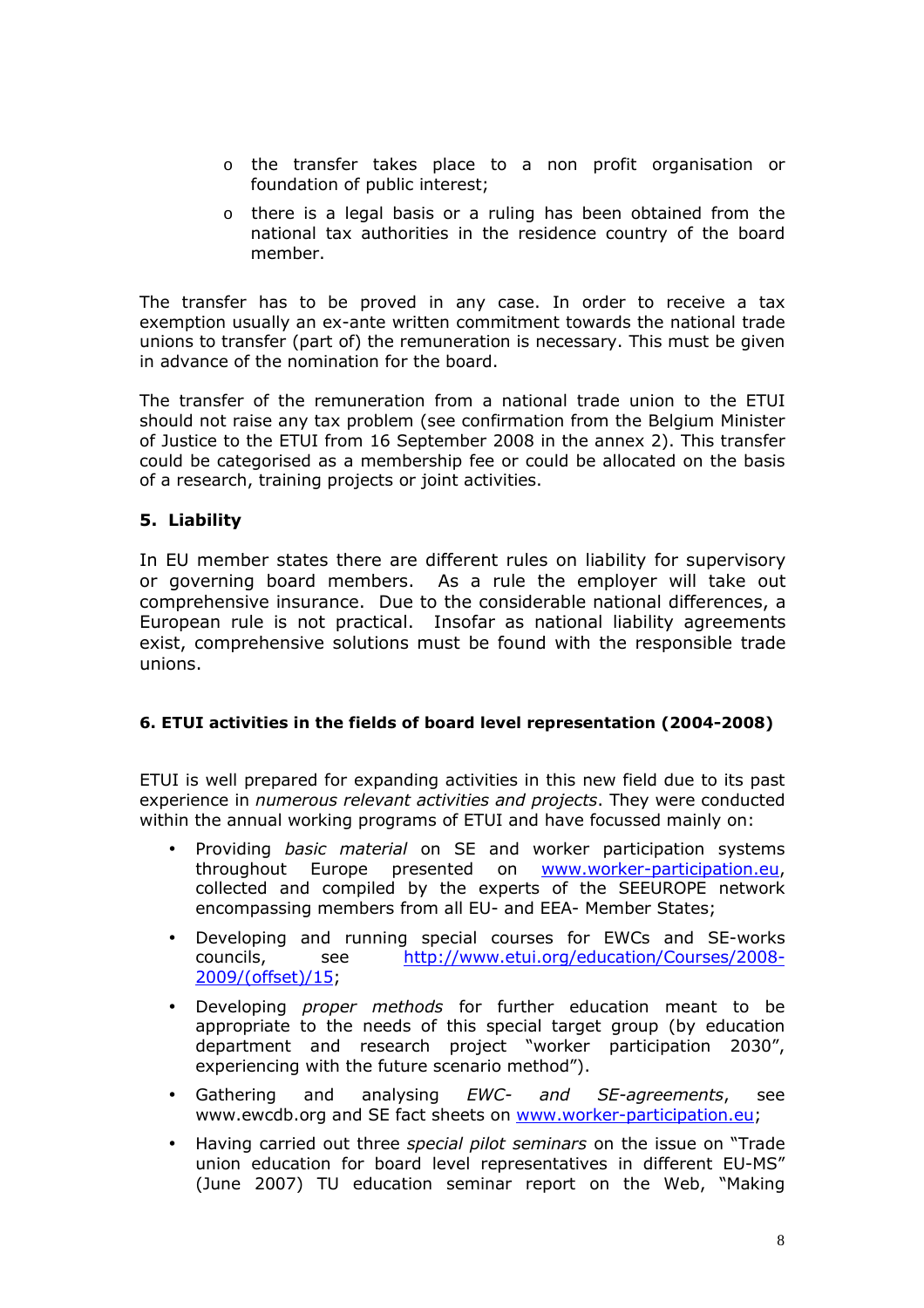companies social responsible and sustainable – the role of workers board level representatives in Europe", addressed to boardroom members form different countries (February 2008) Board level seminar report on the Web and "Exchange among board members in SEs (AU, BE, DK, FR, GE, IT, UK) (June 2008, organized together with German Hans Böckler Foundation);

- The connection between participation rights and information and consultation has also been one important subject in a quite large number of EWC training activities during which case studies where introduced aiming at clarifying the composition of an "SE SNB" and helping the participants to determine participation levels. A training seminar for the Allianz SE Works Council involving the board level representatives from the employee side was realised in June 2008 and further training activities are planned. See **Allianz training report on** the Web
- Providing topical expertise, advice and consultation on several occasions. Appointed expert of special negotiation bodies.
- Conceptualizing appropriate subjects for the future debate on the importance of workers board level representation in the European context by working out a basic understanding on what makes a "European Sustainable Company".

A summary of the activities follows.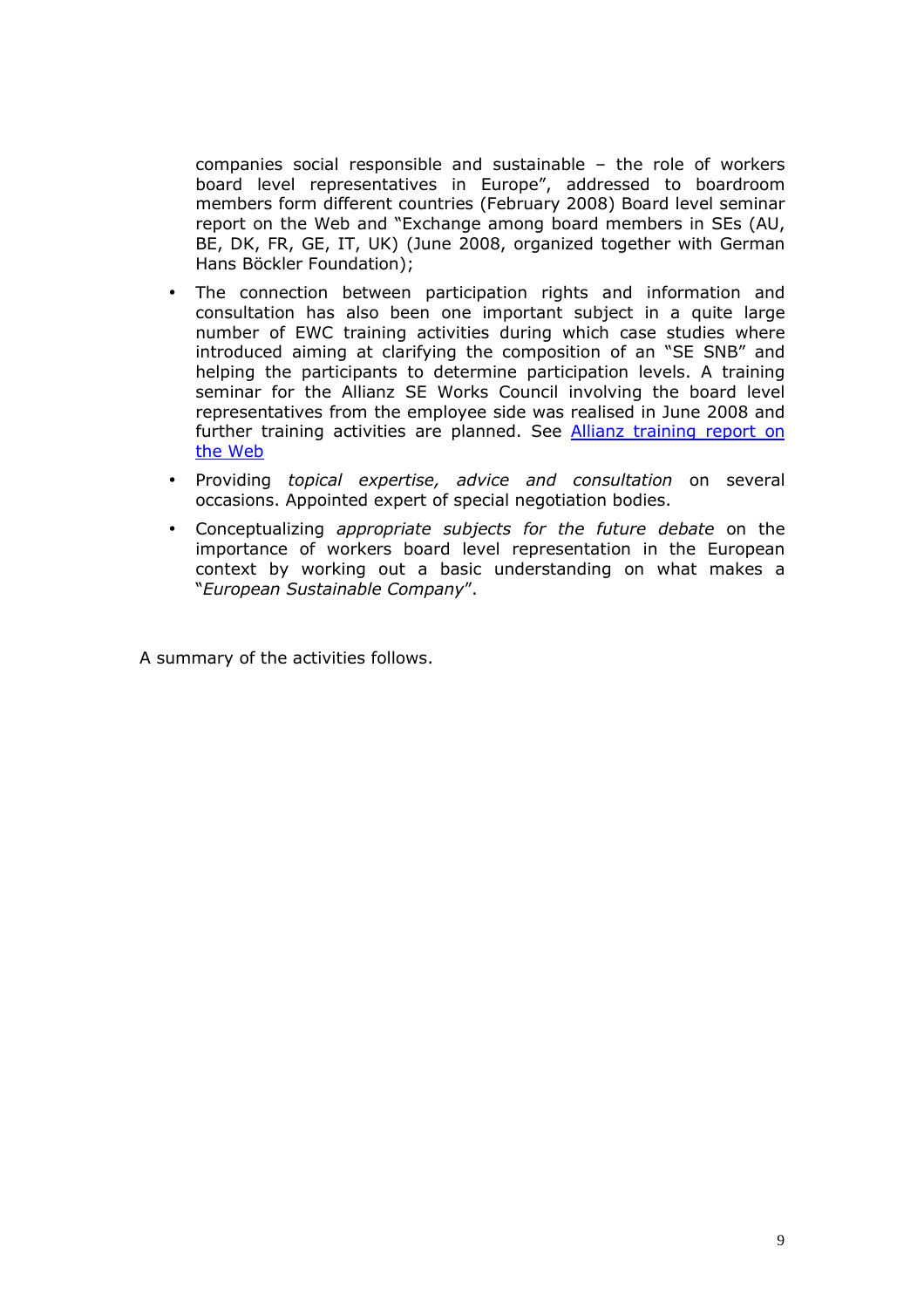| <b>INFORMATIO</b><br>N                                                                                                                                                                                                                 | <b>RESEARCH</b>                                                                                                                                                                                                                                                                                       | <b>ADVICE</b><br><b>AND</b><br><b>CONSULT</b>                                                                                                                                                                                                                                                                                                        | <b>TU</b><br><b>EDUCATIO</b><br>N                                                                                                                                                                                             | <b>BLR</b><br><b>EDUCATION</b>                                                                                                                                                                                                                                   |
|----------------------------------------------------------------------------------------------------------------------------------------------------------------------------------------------------------------------------------------|-------------------------------------------------------------------------------------------------------------------------------------------------------------------------------------------------------------------------------------------------------------------------------------------------------|------------------------------------------------------------------------------------------------------------------------------------------------------------------------------------------------------------------------------------------------------------------------------------------------------------------------------------------------------|-------------------------------------------------------------------------------------------------------------------------------------------------------------------------------------------------------------------------------|------------------------------------------------------------------------------------------------------------------------------------------------------------------------------------------------------------------------------------------------------------------|
| www.worker-<br>participation.e<br><u>u:</u><br>basic<br>material on SE,<br><b>FAQ</b><br>basic<br>information on<br>IR<br>systems<br><b>SE</b><br>register/fact<br>sheets<br><b>SE</b><br>case<br>studies<br>SE booklet (EN<br>$+$ GE) | <b>SEEUROPE</b><br>project:<br>- analysis of<br>cases<br>observation<br>of relevant<br>isues in the<br>national/EU<br>debate<br>Transfer<br>1/2008:<br>Does<br>good<br>CG<br>need<br>worker<br>participation<br>?<br>Several<br>book<br>and<br>journal<br>publications<br>in.<br>several<br>languages | Presentations on<br>SE and related<br>topics<br>to:<br>- EMF company<br>policy<br>com<br><b>EMCEF</b><br><b>EWC</b><br>com<br>UNIEurope<br>۰.<br>com<br>National TUs in<br>BE, DK, NL, UK,<br>PL, MT, IT, GE,<br>AU, SP<br>ETUI/IRES<br>sem<br><b>FR</b><br>with<br>reps(12/07)<br>Serving<br>as<br>expert appointed<br>by SNB in BASF<br>SE, GfK SE | Pilot<br>$\blacksquare$<br>Seminar on<br>TU<br>education<br>for BLR in<br>different<br>EU-MS (AU,<br>DK, FI, FR,<br>GE, NO, SE,<br>SK), May 07<br>seminar<br>report<br>on<br>the<br>web<br>Follow up in<br>Runo/SE,<br>Feb 09 | Exchange<br>board<br>among<br>members<br>in.<br><b>SEs</b><br>(AU,<br>BE,<br>DK, FR, GE, IT,<br>UK), together<br>with<br>HBF,<br>Frankfurt<br>June<br>08<br>Seminars with<br>SE WC (Allianz,<br>STRABAG,<br>BASF)<br>Allianz training<br>on the<br>report<br>web |
|                                                                                                                                                                                                                                        | <b>SEEUROPE</b><br>network                                                                                                                                                                                                                                                                            | National experts<br>prepared to be<br>contacted                                                                                                                                                                                                                                                                                                      |                                                                                                                                                                                                                               |                                                                                                                                                                                                                                                                  |
| EU<br>Corporate<br>Law Newsletter<br>(4)<br>times<br>a<br>year)                                                                                                                                                                        | <b>GOODCORP</b><br>project:<br>relevance of<br><b>WP</b><br>EU<br>in<br>corporate<br>law                                                                                                                                                                                                              | Support of trade<br>union<br>related<br>involvement<br>in<br>EU<br>Corp.<br>Gov<br>Forum                                                                                                                                                                                                                                                             |                                                                                                                                                                                                                               | Pilot<br>$\overline{\phantom{0}}$<br>seminar::<br>"Making<br>companies<br>social<br>responsible and<br>sustainable -<br>role<br>The<br>of<br>workers' board<br>level<br>representatives<br>", Feb 08, BX<br>seminar report<br>on the web                         |

| ETUI activities in the field of board level representation (2004-2008) |  |  |  |  |
|------------------------------------------------------------------------|--|--|--|--|
|------------------------------------------------------------------------|--|--|--|--|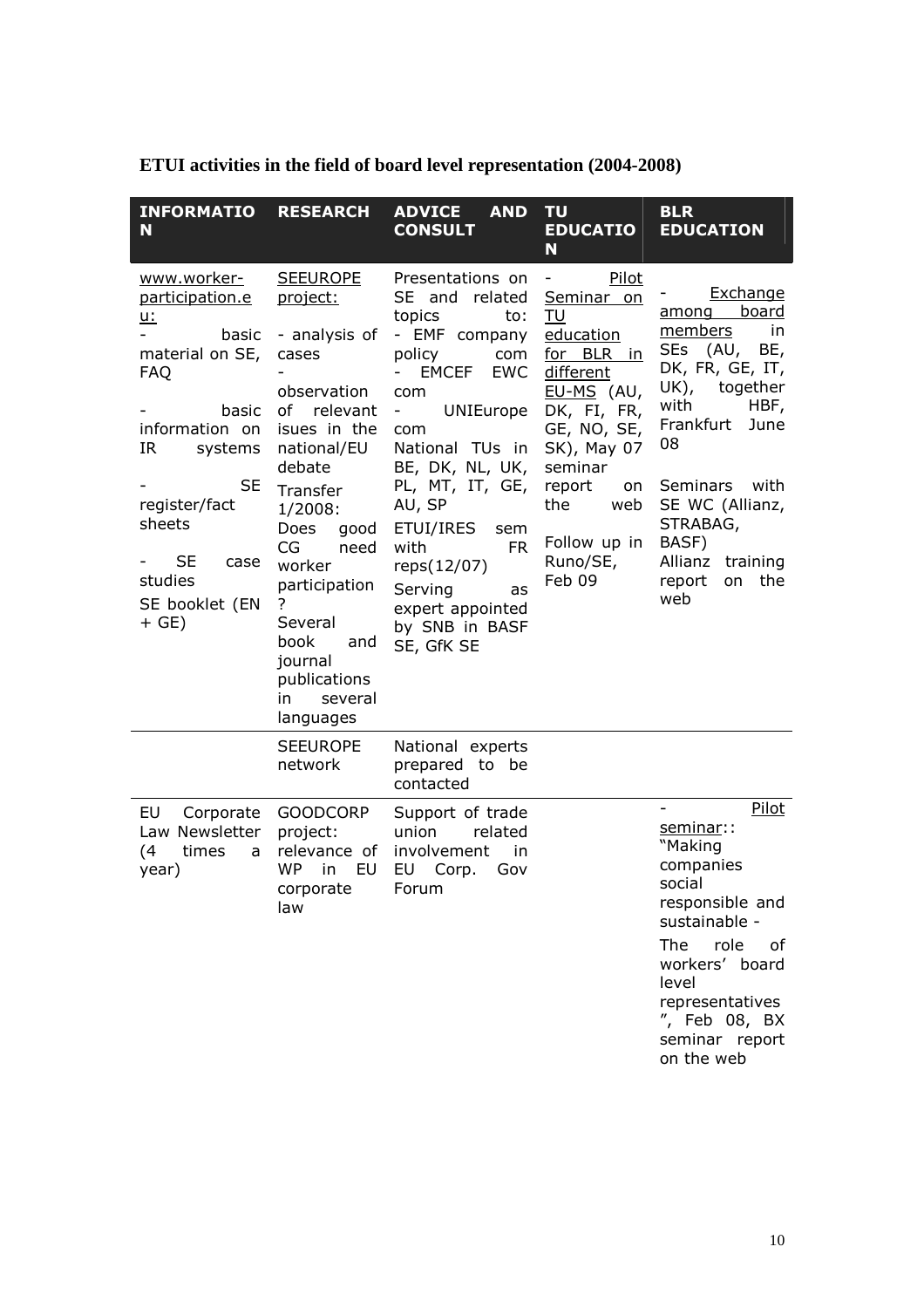| <b>INFORMATIO</b><br>N                                                                                                                                | <b>RESEARCH</b>                                                                                                                                  | <b>AND</b><br><b>ADVICE</b><br><b>CONSULT</b>                                                                                                                                                                                                        | <b>TU</b><br><b>EDUCATIO</b><br>N | <b>BLR</b><br><b>EDUCATION</b>                                   |
|-------------------------------------------------------------------------------------------------------------------------------------------------------|--------------------------------------------------------------------------------------------------------------------------------------------------|------------------------------------------------------------------------------------------------------------------------------------------------------------------------------------------------------------------------------------------------------|-----------------------------------|------------------------------------------------------------------|
|                                                                                                                                                       | Project<br>European<br>Sustainable<br>Company                                                                                                    | of<br>Presentation<br>the concept on<br>several occasion,<br>e.g.<br>to a Portuguese<br>audience in Noc<br>07,<br><b>TUAC</b><br>meeting Oct07                                                                                                       |                                   |                                                                  |
|                                                                                                                                                       | EU<br>survey<br>on BLRs                                                                                                                          |                                                                                                                                                                                                                                                      |                                   |                                                                  |
|                                                                                                                                                       | Legal<br>aspects<br>on<br>I/C/P<br>from<br>different<br>projects                                                                                 | Support<br>to<br>ETUC/ WPgroup<br>$(10^{\text{th}}$<br>dir,<br><b>EPC</b><br>statute,<br>CG<br>position 2006)                                                                                                                                        |                                   |                                                                  |
|                                                                                                                                                       |                                                                                                                                                  | Company<br>references:<br>- RWE, DEXIA,<br>E-ON,<br>Volkswagen,<br>TÜV/DEKRA,<br>BASF, STRABAG,<br>TK,<br>Elcoteg,<br><b>MAN</b><br>Diesel,<br>Fresenius,<br>Allianz, tesa, Ndt<br>Affinerie/Cumeri<br>o, Sasol, Ford,<br>GMEurope,<br><b>NORDEA</b> |                                   |                                                                  |
| EWC database:<br>collection<br>of<br><b>SE</b><br>EWC and<br>agreements<br>Provision<br>of<br>basic material<br>and<br>documentation<br>s of seminars | Evaluation<br>of<br>agreements<br>and<br>practices of<br><b>EWCs</b><br>and<br><b>SE</b><br>WCs;<br>jurisprudenc<br><b>EWC</b><br>e on<br>issues | Initial<br>and<br>continuous<br>advice<br>on<br>several<br>occassions                                                                                                                                                                                |                                   | <b>Seminars</b><br>for<br>numerous<br>EWCs together<br>with EIFs |